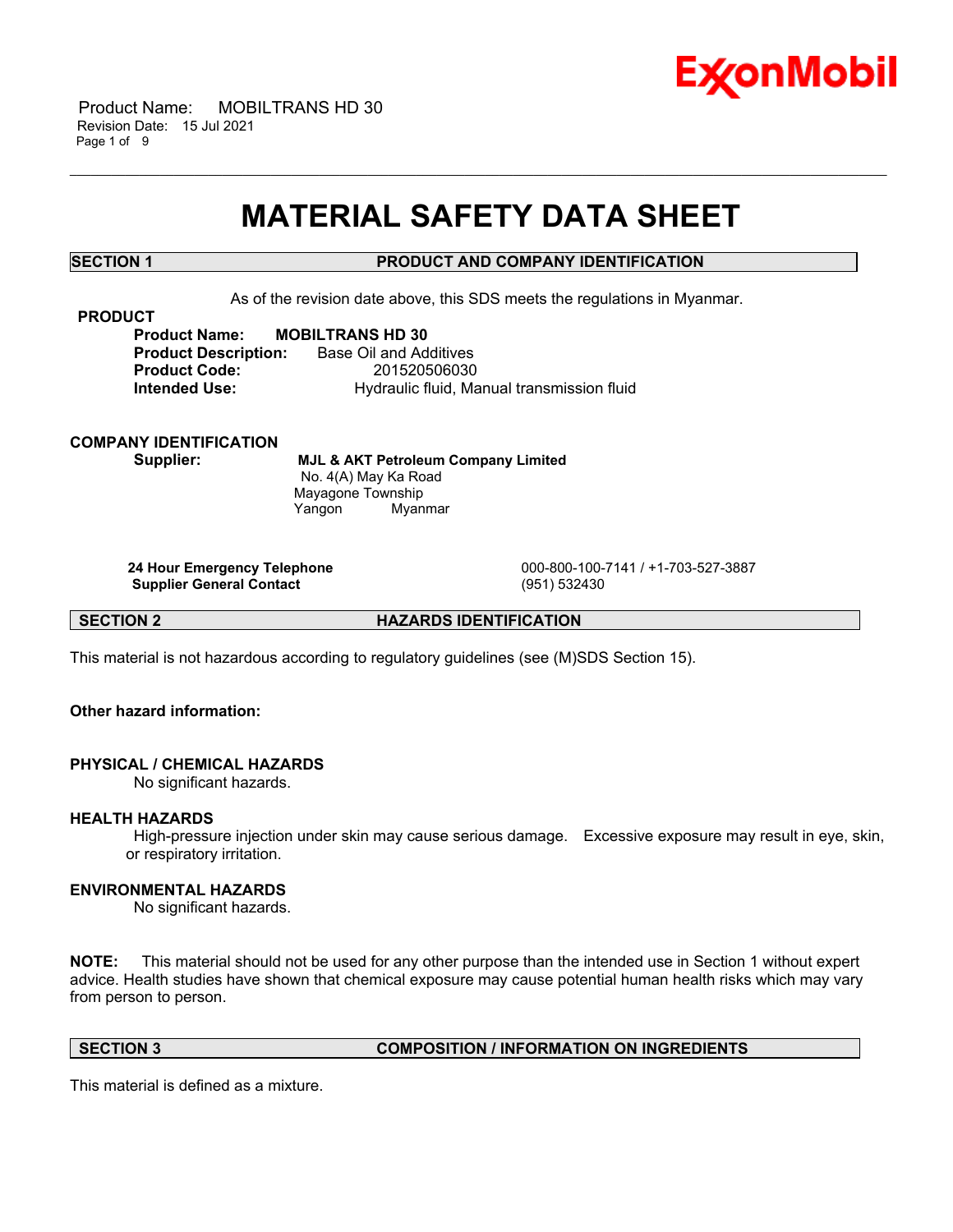

 Product Name: MOBILTRANS HD 30 Revision Date: 15 Jul 2021 Page 2 of 9

#### **Hazardous Substance(s) or Complex Substance(s) required for disclosure**

| <b>Name</b>                                       | CAS#        | Concentration* | GHS Hazard Codes |
|---------------------------------------------------|-------------|----------------|------------------|
| ICALCIUM LONG CHAIN ALKARYL SULPHONATE            | 722503-68-6 | $0.1 - 5.1\%$  | H <sub>317</sub> |
| <b>ICALCIUM LONG CHAIN ALKYL PHENATE SULPHIDE</b> | 68784-26-9  | $-5\%$         | H413             |
| <b>ZINC ALKYLDITHIOPHOSPHATE</b>                  | 68649-42-3  | $- < 2.5\%$    | H318, H401, H411 |

\_\_\_\_\_\_\_\_\_\_\_\_\_\_\_\_\_\_\_\_\_\_\_\_\_\_\_\_\_\_\_\_\_\_\_\_\_\_\_\_\_\_\_\_\_\_\_\_\_\_\_\_\_\_\_\_\_\_\_\_\_\_\_\_\_\_\_\_\_\_\_\_\_\_\_\_\_\_\_\_\_\_\_\_\_\_\_\_\_\_\_\_\_\_\_\_\_\_\_\_\_\_\_\_\_\_\_\_\_\_\_\_\_\_\_\_\_\_

\* All concentrations are percent by weight unless ingredient is a gas. Gas concentrations are in percent by volume.

| <b>SECTION 4</b> | <b>FIRST AID MEASURES</b> |
|------------------|---------------------------|
|                  |                           |

### **INHALATION**

Remove from further exposure. For those providing assistance, avoid exposure to yourself or others. Use adequate respiratory protection. If respiratory irritation, dizziness, nausea, or unconsciousness occurs, seek immediate medical assistance. If breathing has stopped, assist ventilation with a mechanical device or use mouth-to-mouth resuscitation.

# **SKIN CONTACT**

Wash contact areas with soap and water. If product is injected into or under the skin, or into any part of the body, regardless of the appearance of the wound or its size, the individual should be evaluated immediately by a physician as a surgical emergency. Even though initial symptoms from high pressure injection may be minimal or absent, early surgical treatment within the first few hours may significantly reduce the ultimate extent of injury.

# **EYE CONTACT**

Flush thoroughly with water. If irritation occurs, get medical assistance.

#### **INGESTION**

First aid is normally not required. Seek medical attention if discomfort occurs.

#### **NOTE TO PHYSICIAN**

None

#### **SECTION 5 FIRE FIGHTING MEASURES**

#### **EXTINGUISHING MEDIA**

**Appropriate Extinguishing Media:** Use water fog, foam, dry chemical or carbon dioxide (CO2) to extinguish flames.

**Inappropriate Extinguishing Media:** Straight streams of water

# **FIRE FIGHTING**

**Fire Fighting Instructions:** Evacuate area. Prevent run-off from fire control or dilution from entering streams, sewers or drinking water supply. Fire-fighters should use standard protective equipment and in enclosed spaces, self-contained breathing apparatus (SCBA). Use water spray to cool fire exposed surfaces and to protect personnel.

**Unusual Fire Hazards:** Pressurised mists may form a flammable mixture.

**Hazardous Combustion Products:** Aldehydes, Incomplete combustion products, Oxides of carbon, Smoke, Fume, Sulphur oxides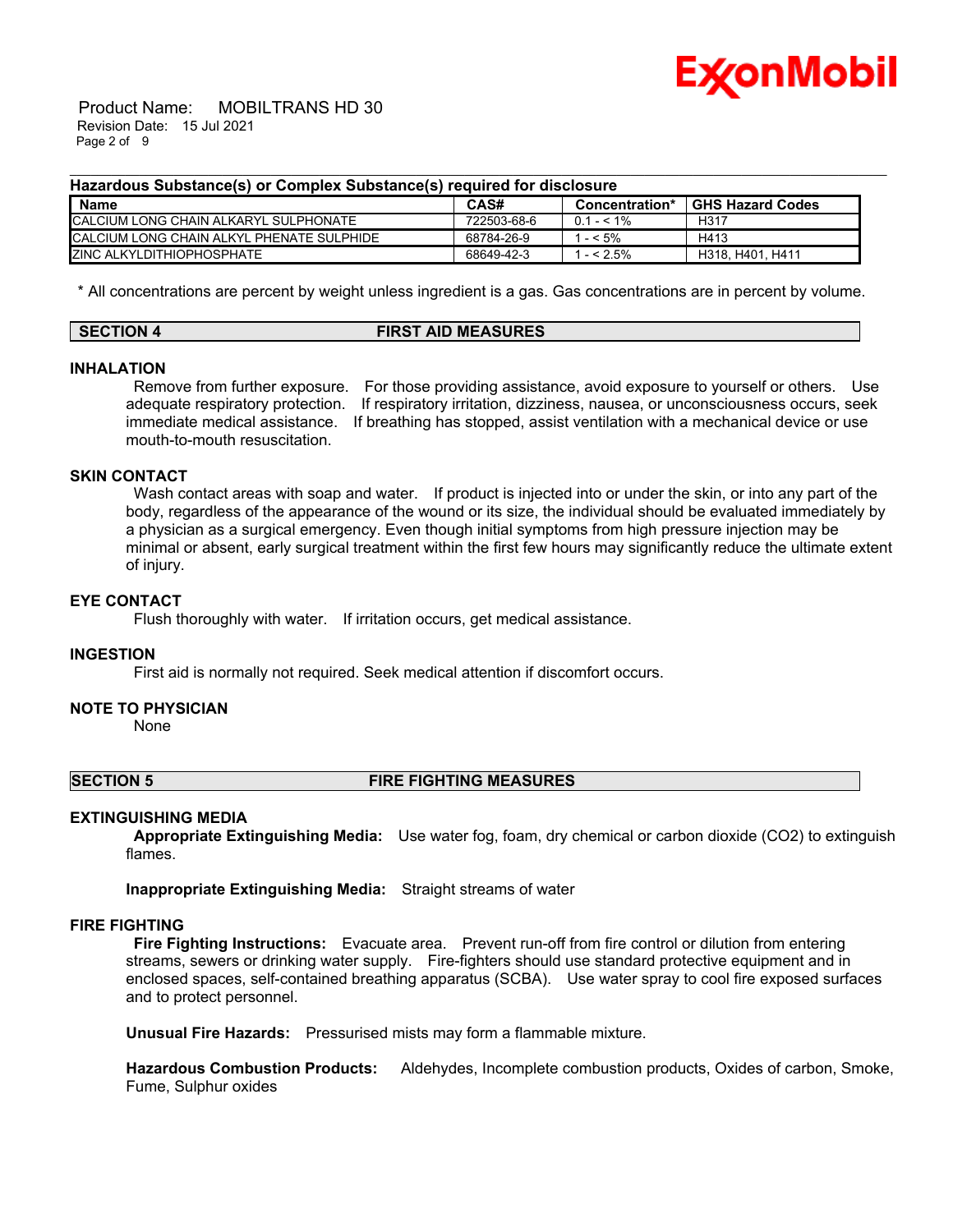

 Product Name: MOBILTRANS HD 30 Revision Date: 15 Jul 2021 Page 3 of 9

# **FLAMMABILITY PROPERTIES Flash Point [Method]:** >218°C (424°F) [ASTM D-92]

**Flammable Limits (Approximate volume % in air):** LEL: 0.9 UEL: 7.0 **Autoignition Temperature:** N/D

### **SECTION 6 ACCIDENTAL RELEASE MEASURES**

### **NOTIFICATION PROCEDURES**

In the event of a spill or accidental release, notify relevant authorities in accordance with all applicable regulations.

\_\_\_\_\_\_\_\_\_\_\_\_\_\_\_\_\_\_\_\_\_\_\_\_\_\_\_\_\_\_\_\_\_\_\_\_\_\_\_\_\_\_\_\_\_\_\_\_\_\_\_\_\_\_\_\_\_\_\_\_\_\_\_\_\_\_\_\_\_\_\_\_\_\_\_\_\_\_\_\_\_\_\_\_\_\_\_\_\_\_\_\_\_\_\_\_\_\_\_\_\_\_\_\_\_\_\_\_\_\_\_\_\_\_\_\_\_\_

#### **PROTECTIVE MEASURES**

Avoid contact with spilled material. See Section 5 for fire fighting information. See the Hazard Identification Section for Significant Hazards. See Section 4 for First Aid Advice. See Section 8 for advice on the minimum requirements for personal protective equipment. Additional protective measures may be necessary, depending on the specific circumstances and/or the expert judgment of the emergency responders.

For emergency responders: Respiratory protection: respiratory protection will be necessary only in special cases, e.g., formation of mists. Half-face or full-face respirator with filter(s) for dust/organic vapor or Self Contained Breathing Apparatus (SCBA) can be used depending on the size of spill and potential level of exposure. If the exposure cannot be completely characterized or an oxygen deficient atmosphere is possible or anticipated, SCBA is recommended. Work gloves that are resistant to hydrocarbons are recommended. Gloves made of polyvinyl acetate (PVA) are not water-resistant and are not suitable for emergency use. Chemical goggles are recommended if splashes or contact with eyes is possible. Small spills: normal antistatic work clothes are usually adequate. Large spills: full body suit of chemical resistant, antistatic material is recommended.

# **SPILL MANAGEMENT**

**Land Spill:** Stop leak if you can do so without risk. Recover by pumping or with suitable absorbent.

**Water Spill:** Stop leak if you can do so without risk. Confine the spill immediately with booms. Warn other shipping. Remove from the surface by skimming or with suitable absorbents. Seek the advice of a specialist before using dispersants.

Water spill and land spill recommendations are based on the most likely spill scenario for this material; however, geographic conditions, wind, temperature, (and in the case of a water spill) wave and current direction and speed may greatly influence the appropriate action to be taken. For this reason, local experts should be consulted. Note: Local regulations may prescribe or limit action to be taken.

#### **ENVIRONMENTAL PRECAUTIONS**

Large Spills: Dyke far ahead of liquid spill for later recovery and disposal. Prevent entry into waterways, sewers, basements or confined areas.

# **SECTION 7 HANDLING AND STORAGE**

#### **HANDLING**

 Prevent small spills and leakage to avoid slip hazard. Material can accumulate static charges which may cause an electrical spark (ignition source). When the material is handled in bulk, an electrical spark could ignite any flammable vapors from liquids or residues that may be present (e.g., during switch-loading operations). Use proper bonding and/or earthing procedures. However, bonding and earthing may not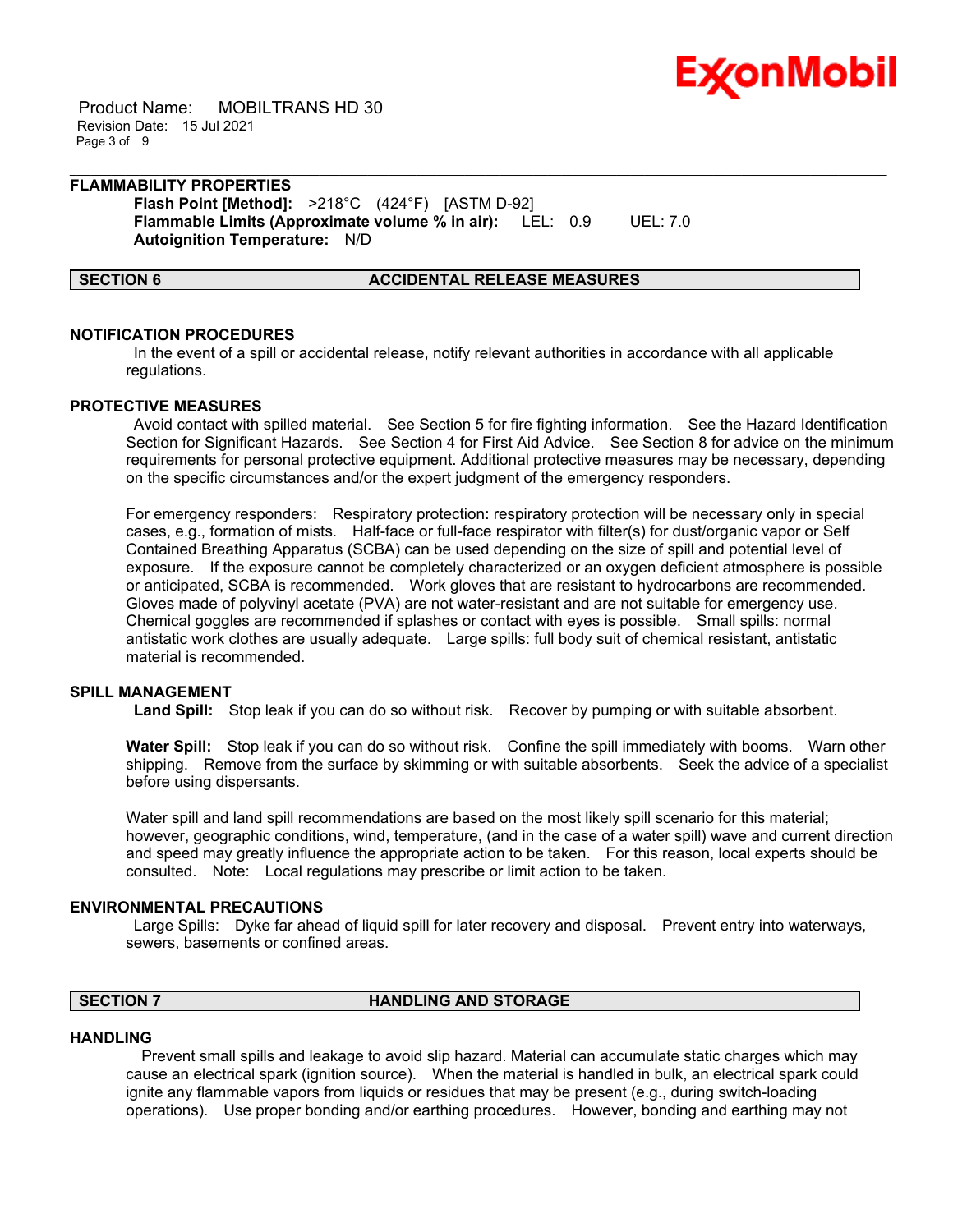

 Product Name: MOBILTRANS HD 30 Revision Date: 15 Jul 2021 Page 4 of 9

> eliminate the hazard from static accumulation. Consult local applicable standards for guidance. Additional references include American Petroleum Institute 2003 (Protection Against Ignitions Arising out of Static, Lightning and Stray Currents) or National Fire Protection Agency 77 (Recommended Practice on Static Electricity) or CENELEC CLC/TR 50404 (Electrostatics - Code of practice for the avoidance of hazards due to static electricity).

\_\_\_\_\_\_\_\_\_\_\_\_\_\_\_\_\_\_\_\_\_\_\_\_\_\_\_\_\_\_\_\_\_\_\_\_\_\_\_\_\_\_\_\_\_\_\_\_\_\_\_\_\_\_\_\_\_\_\_\_\_\_\_\_\_\_\_\_\_\_\_\_\_\_\_\_\_\_\_\_\_\_\_\_\_\_\_\_\_\_\_\_\_\_\_\_\_\_\_\_\_\_\_\_\_\_\_\_\_\_\_\_\_\_\_\_\_\_

**Static Accumulator:** This material is a static accumulator.

### **STORAGE**

The type of container used to store the material may affect static accumulation and dissipation. Do not store in open or unlabelled containers. Keep away from incompatible materials.

# **SECTION 8 EXPOSURE CONTROLS / PERSONAL PROTECTION**

**Exposure limits/standards for materials that can be formed when handling this product:** When mists/aerosols can occur the following is recommended:  $5 \text{ mg/m}^3$  - ACGIH TLV (inhalable fraction).

NOTE: Limits/standards shown for guidance only. Follow applicable regulations.

# **ENGINEERING CONTROLS**

The level of protection and types of controls necessary will vary depending upon potential exposure conditions. Control measures to consider:

No special requirements under ordinary conditions of use and with adequate ventilation.

#### **PERSONAL PROTECTION**

Personal protective equipment selections vary based on potential exposure conditions such as applications, handling practices, concentration and ventilation. Information on the selection of protective equipment for use with this material, as provided below, is based upon intended, normal usage.

**Respiratory Protection:** If engineering controls do not maintain airborne contaminant concentrations at a level which is adequate to protect worker health, an approved respirator may be appropriate. Respirator selection, use, and maintenance must be in accordance with regulatory requirements, if applicable. Types of respirators to be considered for this material include:

No special requirements under ordinary conditions of use and with adequate ventilation. Particulate

For high airborne concentrations, use an approved supplied-air respirator, operated in positive pressure mode. Supplied air respirators with an escape bottle may be appropriate when oxygen levels are inadequate, gas/vapour warning properties are poor, or if air purifying filter capacity/rating may be exceeded.

**Hand Protection:** Any specific glove information provided is based on published literature and glove manufacturer data. Glove suitability and breakthrough time will differ depending on the specific use conditions. Contact the glove manufacturer for specific advice on glove selection and breakthrough times for your use conditions. Inspect and replace worn or damaged gloves. The types of gloves to be considered for this material include:

No protection is ordinarily required under normal conditions of use. Nitrile,Viton

**Eye Protection:** If contact is likely, safety glasses with side shields are recommended.

**Skin and Body Protection:** Any specific clothing information provided is based on published literature or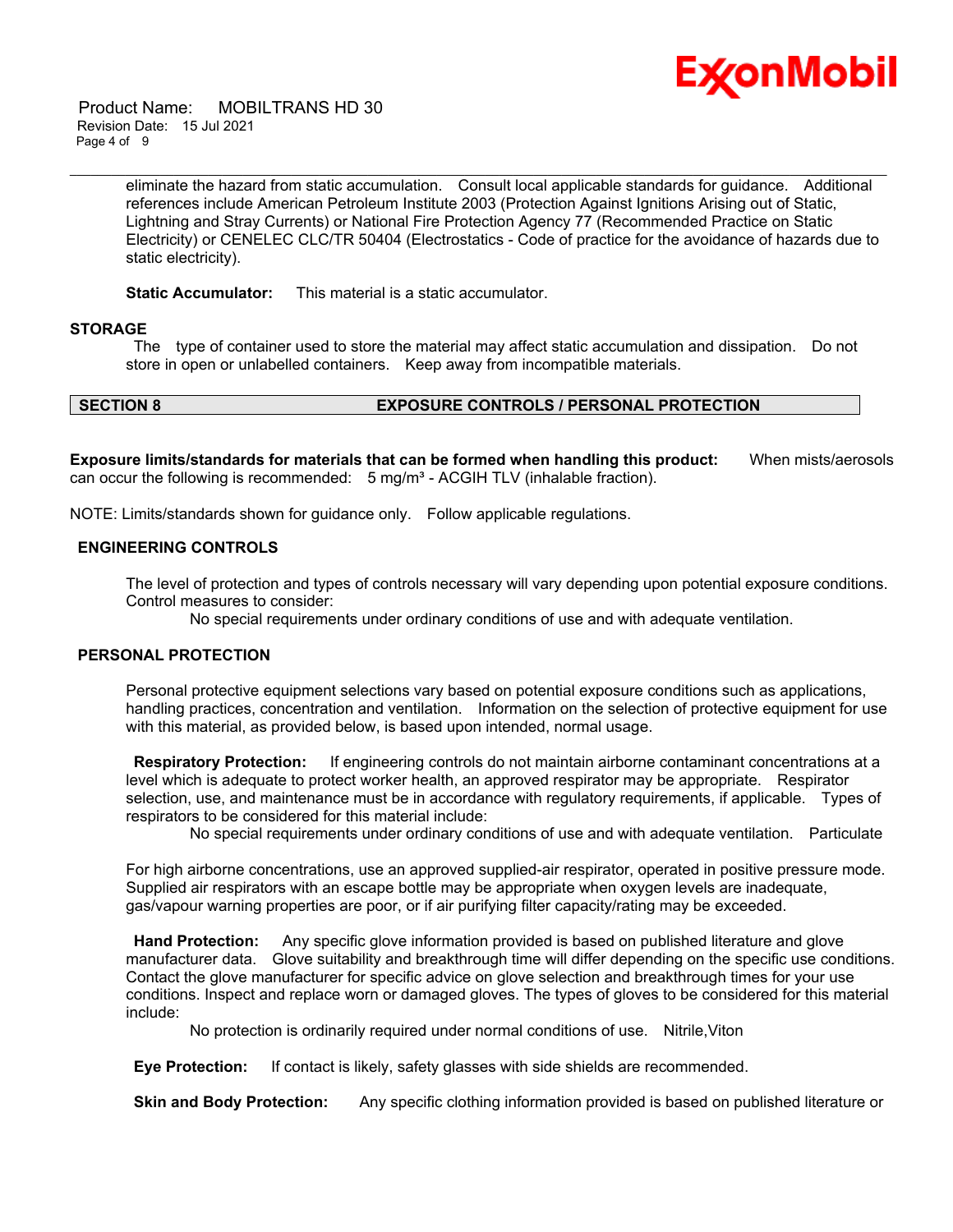

 Product Name: MOBILTRANS HD 30 Revision Date: 15 Jul 2021 Page 5 of 9

\_\_\_\_\_\_\_\_\_\_\_\_\_\_\_\_\_\_\_\_\_\_\_\_\_\_\_\_\_\_\_\_\_\_\_\_\_\_\_\_\_\_\_\_\_\_\_\_\_\_\_\_\_\_\_\_\_\_\_\_\_\_\_\_\_\_\_\_\_\_\_\_\_\_\_\_\_\_\_\_\_\_\_\_\_\_\_\_\_\_\_\_\_\_\_\_\_\_\_\_\_\_\_\_\_\_\_\_\_\_\_\_\_\_\_\_\_\_ manufacturer data. The types of clothing to be considered for this material include: No skin protection is ordinarily required under normal conditions of use. In accordance with good industrial hygiene practices, precautions should be taken to avoid skin contact.

**Specific Hygiene Measures:** Always observe good personal hygiene measures, such as washing after handling the material and before eating, drinking, and/or smoking. Routinely wash work clothing and protective equipment to remove contaminants. Discard contaminated clothing and footwear that cannot be cleaned. Practice good housekeeping.

### **ENVIRONMENTAL CONTROLS**

Comply with applicable environmental regulations limiting discharge to air, water and soil. Protect the environment by applying appropriate control measures to prevent or limit emissions.

### **SECTION 9 PHYSICAL AND CHEMICAL PROPERTIES**

**Note: Physical and chemical properties are provided for safety, health and environmental considerations only and may not fully represent product specifications. Contact the Supplier for additional information.**

#### **GENERAL INFORMATION**

**Physical State:** Liquid **Colour:** Pale Yellow to Brown **Odour:** Characteristic **Odour Threshold:** N/D

# **IMPORTANT HEALTH, SAFETY, AND ENVIRONMENTAL INFORMATION**

**Relative Density (at 15 °C):** 0.893 **Flammability (Solid, Gas):** N/A **Flash Point [Method]:** >218°C (424°F) [ASTM D-92] **Flammable Limits (Approximate volume % in air):** LEL: 0.9 UEL: 7.0 **Autoignition Temperature:** N/D **Boiling Point / Range:** > 316°C (600°F) **Decomposition Temperature:** N/D **Vapour Density (Air = 1):** > 2 at 101 kPa **Vapour Pressure:** < 0.013 kPa (0.1 mm Hg) at 20 °C **Evaporation Rate (n-butyl acetate = 1):** N/D **pH:** N/A **Log Pow (n-Octanol/Water Partition Coefficient):** > 3.5 **Solubility in Water:** Negligible **Viscosity:** 100 cSt (100 mm2/sec) at 40ºC [Typical] | 11.2 cSt (11.2 mm2/sec) at 100°C [ASTM D 445] **Oxidizing Properties:** See Hazards Identification Section.

**OTHER INFORMATION**

**Freezing Point:** N/D **Melting Point:** N/A **Pour Point:** -24°C (-11°F) **DMSO Extract (mineral oil only), IP-346:** < 3 %wt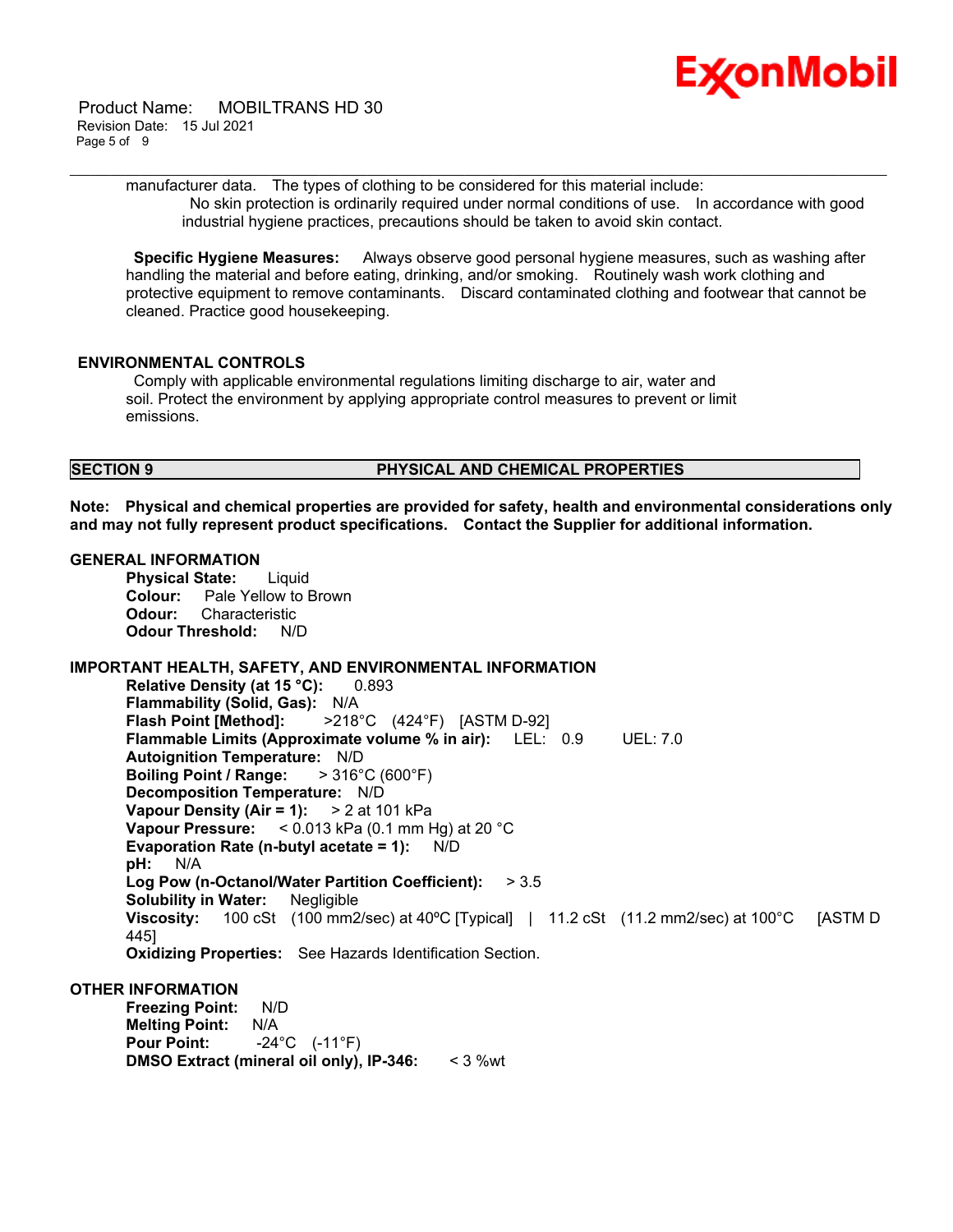

 Product Name: MOBILTRANS HD 30 Revision Date: 15 Jul 2021 Page 6 of 9

#### \_\_\_\_\_\_\_\_\_\_\_\_\_\_\_\_\_\_\_\_\_\_\_\_\_\_\_\_\_\_\_\_\_\_\_\_\_\_\_\_\_\_\_\_\_\_\_\_\_\_\_\_\_\_\_\_\_\_\_\_\_\_\_\_\_\_\_\_\_\_\_\_\_\_\_\_\_\_\_\_\_\_\_\_\_\_\_\_\_\_\_\_\_\_\_\_\_\_\_\_\_\_\_\_\_\_\_\_\_\_\_\_\_\_\_\_\_\_ **SECTION 10 STABILITY AND REACTIVITY**

**STABILITY:** Material is stable under normal conditions.

**CONDITIONS TO AVOID:** Excessive heat. High energy sources of ignition.

**MATERIALS TO AVOID:** Strong oxidisers

**HAZARDOUS DECOMPOSITION PRODUCTS:** Material does not decompose at ambient temperatures.

**POSSIBILITY OF HAZARDOUS REACTIONS:** Hazardous polymerization will not occur.

### **SECTION 11 TOXICOLOGICAL INFORMATION**

### **INFORMATION ON TOXICOLOGICAL EFFECTS**

| <b>Hazard Class</b>                                               | <b>Conclusion / Remarks</b>                                                                                       |  |  |
|-------------------------------------------------------------------|-------------------------------------------------------------------------------------------------------------------|--|--|
| <b>Inhalation</b>                                                 |                                                                                                                   |  |  |
| Acute Toxicity: No end point data for<br>material.                | Minimally Toxic. Based on assessment of the components.                                                           |  |  |
| Irritation: No end point data for material.                       | Negligible hazard at ambient/normal handling temperatures.                                                        |  |  |
| Ingestion                                                         |                                                                                                                   |  |  |
| Acute Toxicity: No end point data for<br>material.                | Minimally Toxic. Based on assessment of the components.                                                           |  |  |
| <b>Skin</b>                                                       |                                                                                                                   |  |  |
| Acute Toxicity: No end point data for<br>material.                | Minimally Toxic. Based on assessment of the components.                                                           |  |  |
| Skin Corrosion/Irritation: No end point data<br>for material.     | Negligible irritation to skin at ambient temperatures. Based on<br>assessment of the components.                  |  |  |
| <b>Eye</b>                                                        |                                                                                                                   |  |  |
| Serious Eye Damage/Irritation: No end point<br>data for material. | May cause mild, short-lasting discomfort to eyes. Based on<br>assessment of the components.                       |  |  |
| <b>Sensitisation</b>                                              |                                                                                                                   |  |  |
| Respiratory Sensitization: No end point data<br>for material.     | Not expected to be a respiratory sensitizer.                                                                      |  |  |
| Skin Sensitization: No end point data for<br>material.            | Not expected to be a skin sensitizer. Based on assessment of the<br>components.                                   |  |  |
| Aspiration: Data available.                                       | Not expected to be an aspiration hazard. Based on physico-<br>chemical properties of the material.                |  |  |
| Germ Cell Mutagenicity: No end point data<br>for material.        | Not expected to be a germ cell mutagen. Based on assessment of<br>the components.                                 |  |  |
| Carcinogenicity: No end point data for<br>material.               | Not expected to cause cancer. Based on assessment of the<br>components.                                           |  |  |
| Reproductive Toxicity: No end point data<br>for material.         | Not expected to be a reproductive toxicant. Based on assessment<br>of the components.                             |  |  |
| Lactation: No end point data for material.                        | Not expected to cause harm to breast-fed children.                                                                |  |  |
| <b>Specific Target Organ Toxicity (STOT)</b>                      |                                                                                                                   |  |  |
| Single Exposure: No end point data for<br>material.               | Not expected to cause organ damage from a single exposure.                                                        |  |  |
| Repeated Exposure: No end point data for<br>lmaterial.            | Not expected to cause organ damage from prolonged or repeated<br>exposure. Based on assessment of the components. |  |  |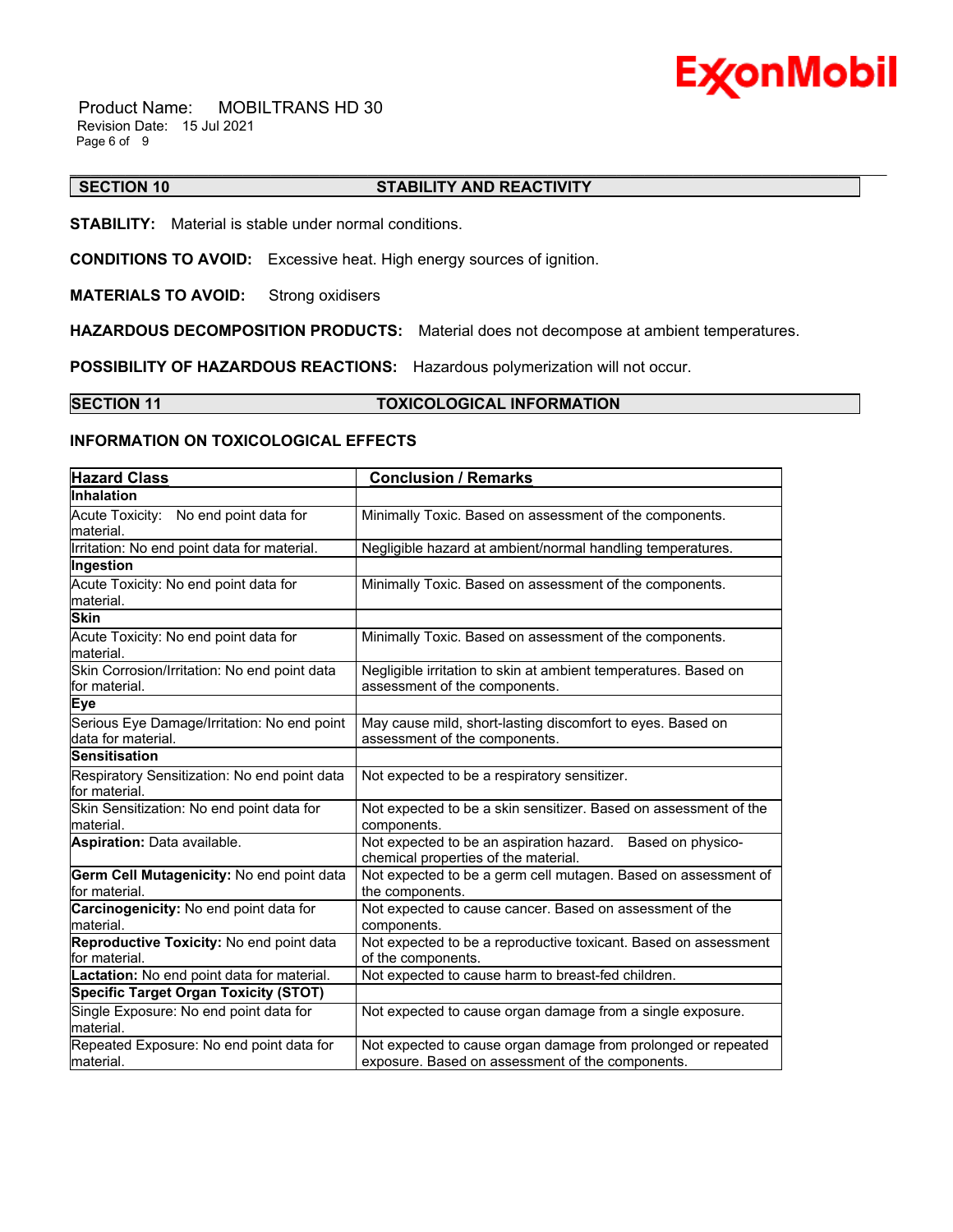

 Product Name: MOBILTRANS HD 30 Revision Date: 15 Jul 2021 Page 7 of 9

#### **OTHER INFORMATION For the product itself:**

Component concentrations in this formulation would not be expected to cause skin sensitization, based on tests of the components, this formulation, or similar formulations.

\_\_\_\_\_\_\_\_\_\_\_\_\_\_\_\_\_\_\_\_\_\_\_\_\_\_\_\_\_\_\_\_\_\_\_\_\_\_\_\_\_\_\_\_\_\_\_\_\_\_\_\_\_\_\_\_\_\_\_\_\_\_\_\_\_\_\_\_\_\_\_\_\_\_\_\_\_\_\_\_\_\_\_\_\_\_\_\_\_\_\_\_\_\_\_\_\_\_\_\_\_\_\_\_\_\_\_\_\_\_\_\_\_\_\_\_\_\_

### **Contains:**

Base oil severely refined: Not carcinogenic in animal studies. Representative material passes IP-346, Modified Ames test, and/or other screening tests. Dermal and inhalation studies showed minimal effects; lung non-specific infiltration of immune cells, oil deposition and minimal granuloma formation. Not sensitising in test animals.

### **IARC Classification:**

**The following ingredients are cited on the lists below:** None.

$$
-REGULATIONY LISTS SEARCHED-1 = IARC 1
$$
 2 = IARC 2A 3 = IARC 2B

#### **SECTION 12 ECOLOGICAL INFORMATION**

The information given is based on data for the material, components of the material, or for similar materials, through the application of bridging principals.

#### **ECOTOXICITY**

Material -- Not expected to be harmful to aquatic organisms.

#### **MOBILITY**

 Base oil component -- Low solubility and floats and is expected to migrate from water to the land. Expected to partition to sediment and wastewater solids.

### **PERSISTENCE AND DEGRADABILITY**

**Biodegradation:**

Base oil component -- Expected to be inherently biodegradable

### **BIOACCUMULATION POTENTIAL**

 Base oil component -- Has the potential to bioaccumulate, however metabolism or physical properties may reduce the bioconcentration or limit bioavailability.

# **SECTION 13 DISPOSAL CONSIDERATIONS**

Disposal recommendations based on material as supplied. Disposal must be in accordance with current applicable laws and regulations, and material characteristics at time of disposal.

### **DISPOSAL RECOMMENDATIONS**

Product is suitable for burning in an enclosed controlled burner for fuel value or disposal by supervised incineration at very high temperatures to prevent formation of undesirable combustion products.

**Empty Container Warning** Empty Container Warning (where applicable): Empty containers may contain residue and can be dangerous. Do not attempt to refill or clean containers without proper instructions. Empty drums should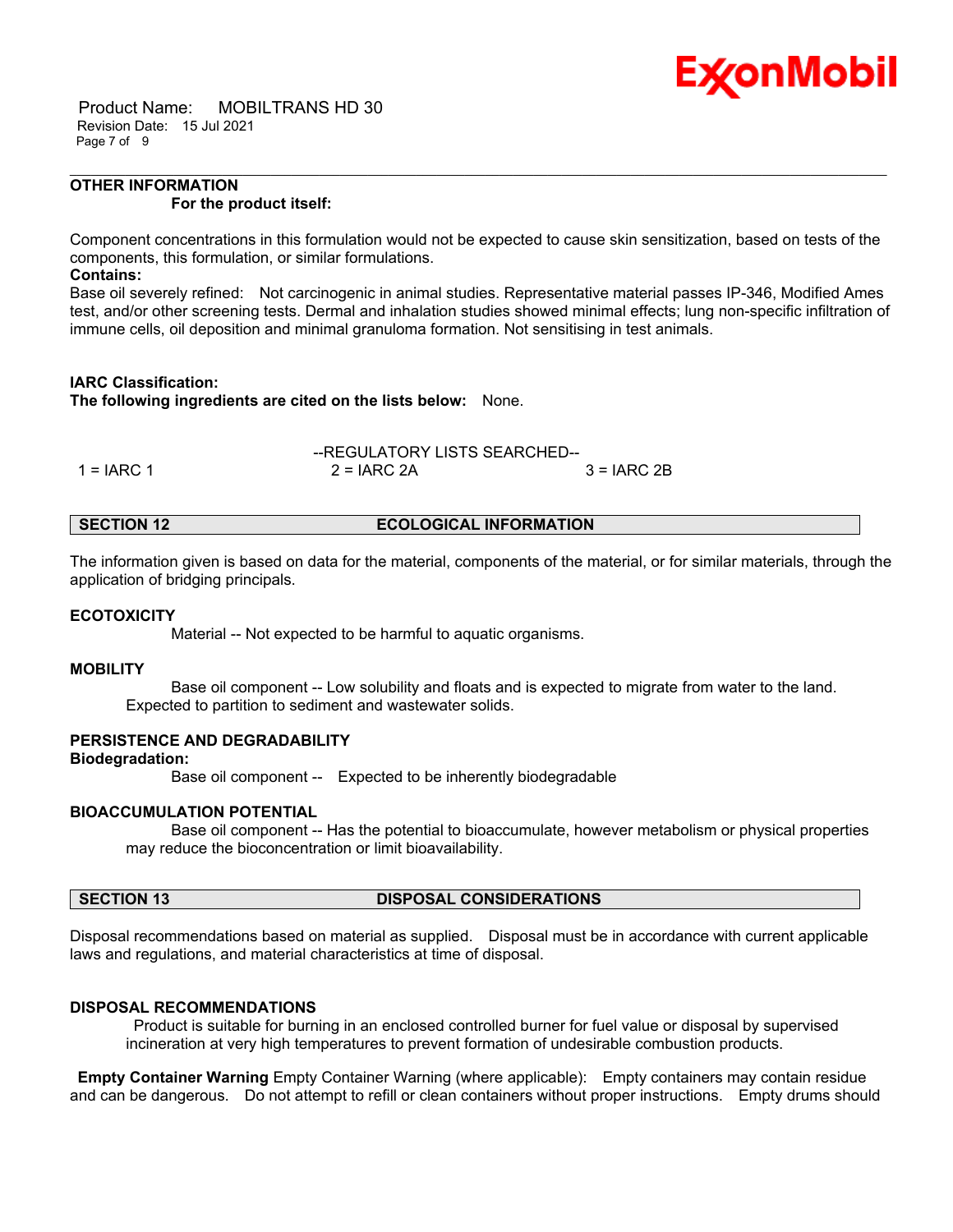

 Product Name: MOBILTRANS HD 30 Revision Date: 15 Jul 2021 Page 8 of 9

be completely drained and safely stored until appropriately reconditioned or disposed. Empty containers should be taken for recycling, recovery, or disposal through suitably qualified or licensed contractor and in accordance with governmental regulations. DO NOT PRESSURISE, CUT, WELD, BRAZE, SOLDER, DRILL, GRIND, OR EXPOSE SUCH CONTAINERS TO HEAT, FLAME, SPARKS, STATIC ELECTRICITY, OR OTHER SOURCES OF IGNITION. THEY MAY EXPLODE AND CAUSE INJURY OR DEATH.

\_\_\_\_\_\_\_\_\_\_\_\_\_\_\_\_\_\_\_\_\_\_\_\_\_\_\_\_\_\_\_\_\_\_\_\_\_\_\_\_\_\_\_\_\_\_\_\_\_\_\_\_\_\_\_\_\_\_\_\_\_\_\_\_\_\_\_\_\_\_\_\_\_\_\_\_\_\_\_\_\_\_\_\_\_\_\_\_\_\_\_\_\_\_\_\_\_\_\_\_\_\_\_\_\_\_\_\_\_\_\_\_\_\_\_\_\_\_

#### **SECTION 14 TRANSPORT INFORMATION**

- **LAND** : Not Regulated for Land Transport
- **SEA (IMDG):** Not Regulated for Sea Transport according to IMDG-Code

**Marine Pollutant:** No

**AIR (IATA):** Not Regulated for Air Transport

#### **SECTION 15 REGULATORY INFORMATION**

**This material is not considered hazardous according to the Prevention of Hazard from Chemical and Related Substances Rules.**

# **REGULATORY STATUS AND APPLICABLE LAWS AND REGULATIONS**

**Listed or exempt from listing/notification on the following chemical inventories :** AIIC, DSL, ENCS, ISHL, KECI, PICCS, TCSI, TSCA

 **Special Cases:**

| Inventorv                       | $\sim$ $\sim$ $\sim$ $\sim$ $\sim$<br>วเสเนร |
|---------------------------------|----------------------------------------------|
| $\Gamma$ $\cap$ $\cap$<br>יט ∟. | . .<br>Apply<br>≺estrictions                 |

#### **SECTION 16 OTHER INFORMATION**

### **N/D = Not determined, N/A = Not applicable**

**KEY TO THE H-CODES CONTAINED IN SECTION 3 OF THIS DOCUMENT (for information only):**

H317: May cause allergic skin reaction; Skin Sensitisation, Cat 1

H318: Causes serious eye damage; Serious Eye Damage/Irr, Cat 1

H401: Toxic to aquatic life; Acute Env Tox, Cat 2

H411: Toxic to aquatic life with long lasting effects; Chronic Env Tox, Cat 2

H413: May cause long lasting harmful effects to aquatic life; Chronic Env Tox, Cat 4

### **THIS MATERIAL SAFETY DATA SHEET CONTAINS THE FOLLOWING REVISIONS:** Composition: Component

Table information was modified.

Section 05: Fire Fighting Measures - Unusual Fire Hazards information was added.

Section 09: Colour information was modified.

Section 09: Vapour Pressure information was added.

Section 09: Viscosity information was modified.

Section 13: Disposal Considerations - Disposal Recommendations information was modified.

Section 15: National Chemical Inventory Listing information was modified.